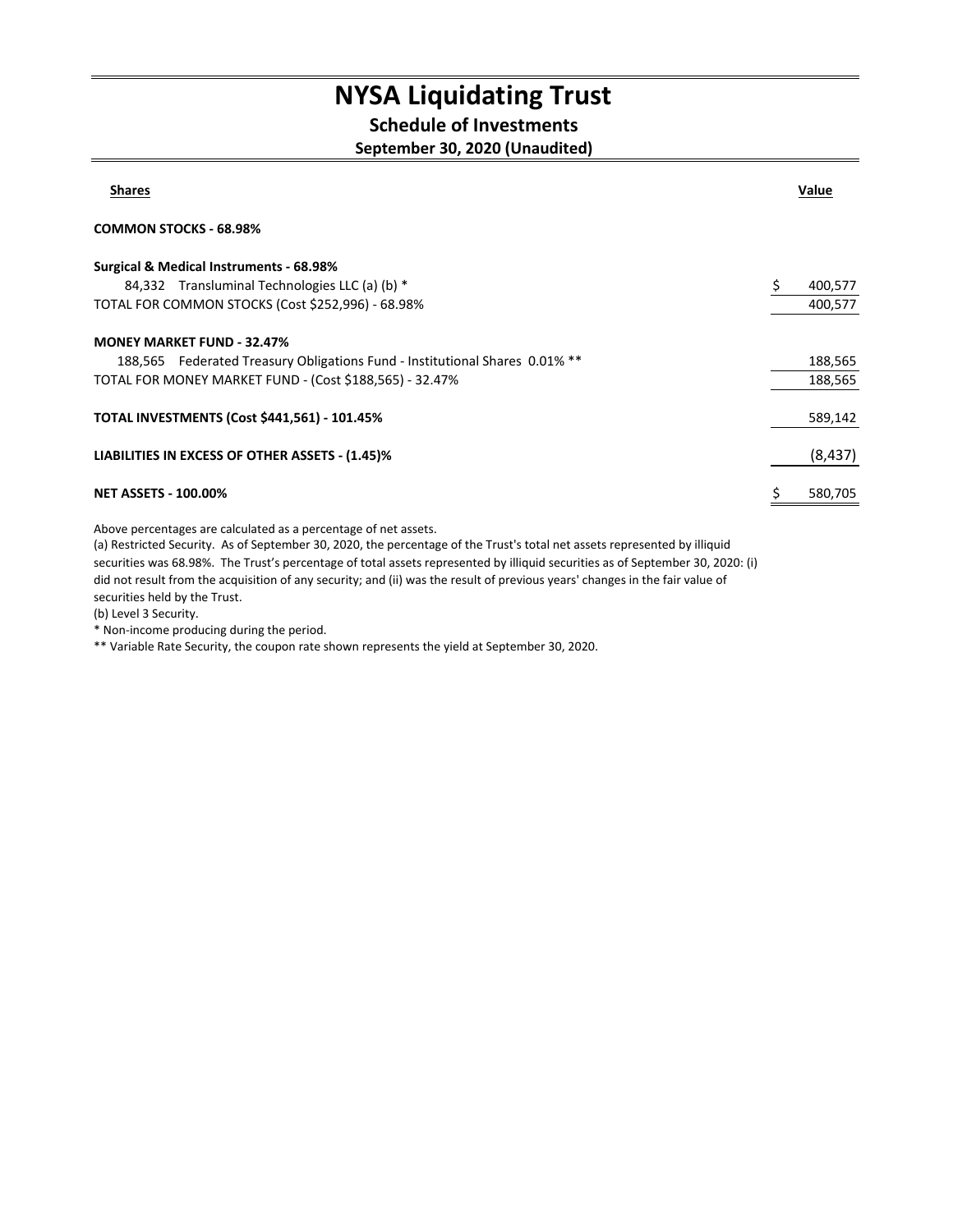#### **Statement of Assets and Liabilities**

**September 30, 2020 (Unaudited)**

| Assets:                                              |     |         |
|------------------------------------------------------|-----|---------|
| Investments in Securities, at Value (Cost \$441,561) | \$  | 589,142 |
| <b>Prepaid Expenses</b>                              |     |         |
| <b>Total Assets</b>                                  |     | 589,142 |
| Liabilities:                                         |     |         |
| Payables:                                            |     |         |
| <b>Trustee Fees</b>                                  |     |         |
| <b>Service Fees</b>                                  |     | 242     |
| <b>Other Accrued Expenses</b>                        |     | 8,195   |
| <b>Total Liabilities</b>                             |     | 8,437   |
| <b>Net Assets</b>                                    | \$, | 580,705 |
| Net Assets Consist of:                               |     |         |
| Paid In Capital                                      | \$  | 433,124 |
| Distributable Earnings/(Deficit)                     |     | 147,581 |
| Net Assets, for 344,956 Shares Outstanding           |     | 580,705 |
|                                                      |     |         |
| Net Asset Value and Redemption Price Per Share       | \$  | 1.68    |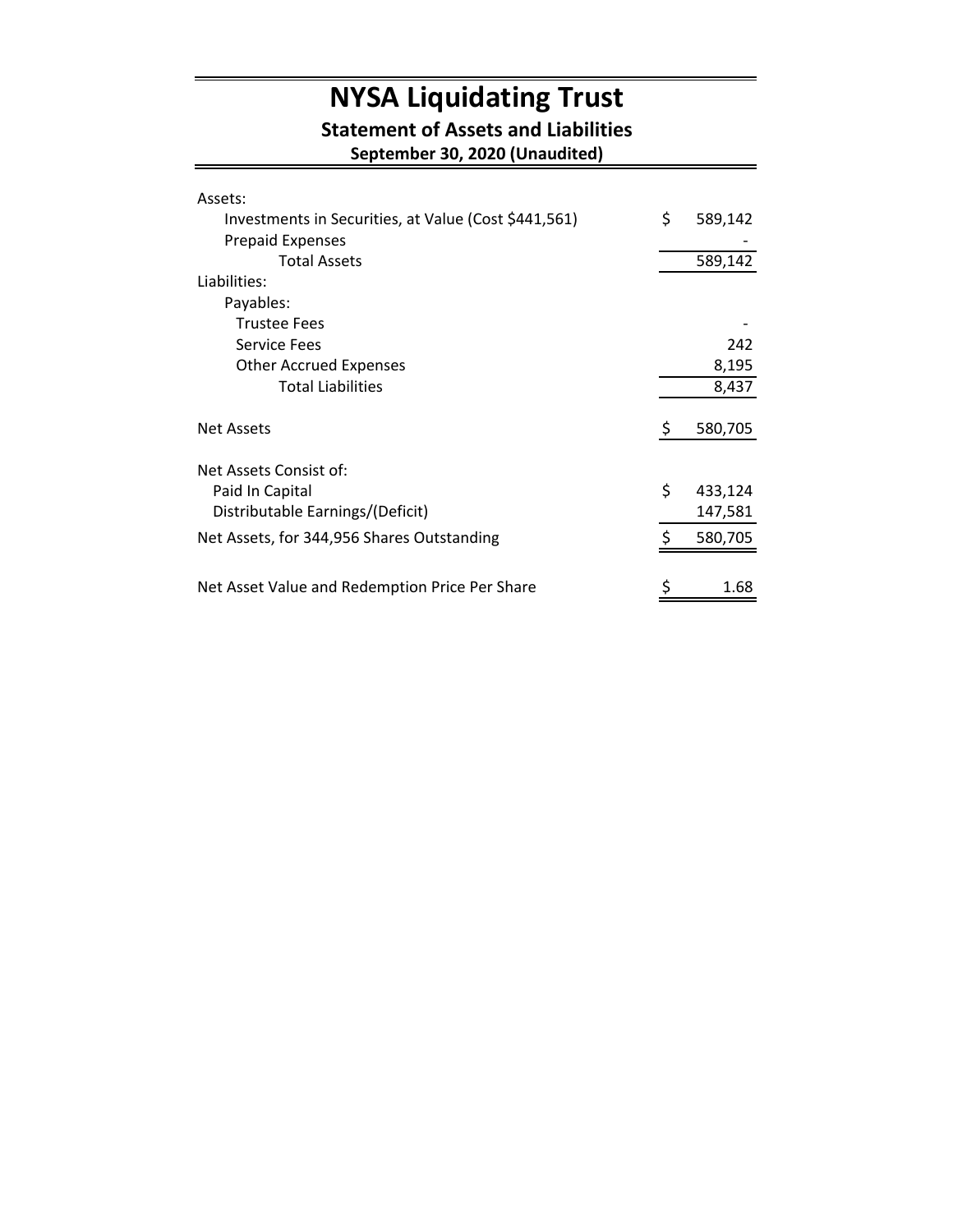**Statement of Operations**

**For the period September 28, 2020 through September 30, 2020 (Unaudited)**

| Investment Income                                    | \$       |
|------------------------------------------------------|----------|
| Expenses:                                            |          |
| <b>Audit Expense</b>                                 | 3,342    |
| <b>Insurance Expense</b>                             | 2,074    |
| <b>Transfer Agent Expense</b>                        | 1,266    |
| Legal Expense                                        | 264      |
| <b>Custodial Fees</b>                                | 237      |
| <b>Tax Filing Expense</b>                            | 221      |
| <b>Trustee Expense</b>                               | 143      |
| Officer Fee Expense                                  | 132      |
| <b>Regulatory Fee Expense</b>                        | 66       |
| <b>Printing and Mailing Expense</b>                  | 62       |
| <b>Closing Fee Expense</b>                           | 44       |
| <b>Other Expenses</b>                                | 440      |
| <b>Total Expenses</b>                                | 8,291    |
| Net Investment Loss                                  | (8, 291) |
| Realized and Unrealized Gain (Loss) on Investments:  |          |
| <b>Realized Gain on Investments</b>                  |          |
| Net Change in Unrealized Appreciation on Investments |          |
| <b>Realized and Unrealized Gain on Investments</b>   |          |
| Net Decrease in Net Assets Resulting from Operations | (8, 291) |